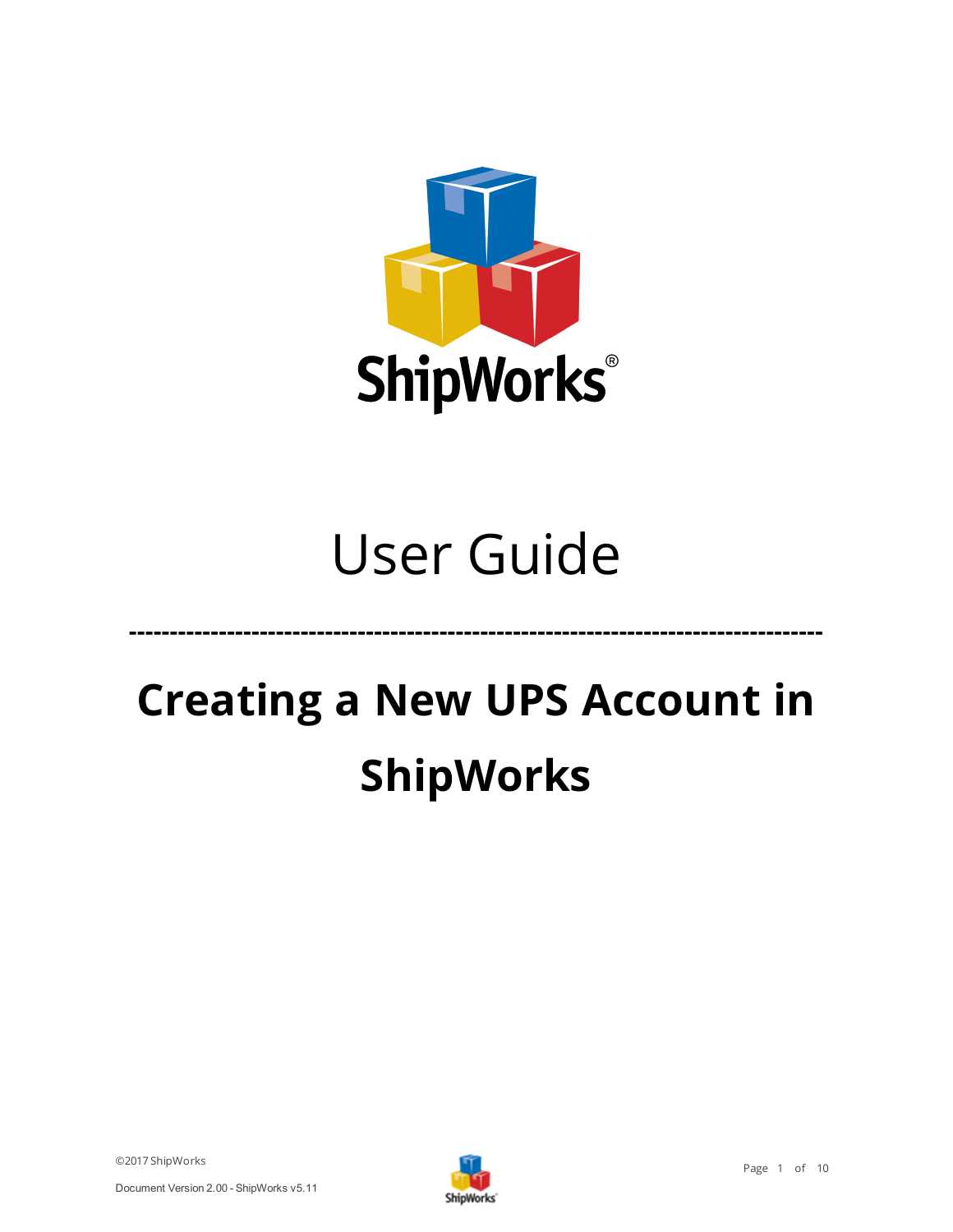## **Contents**

**-----------------------------------------------------------------------------------------------------**

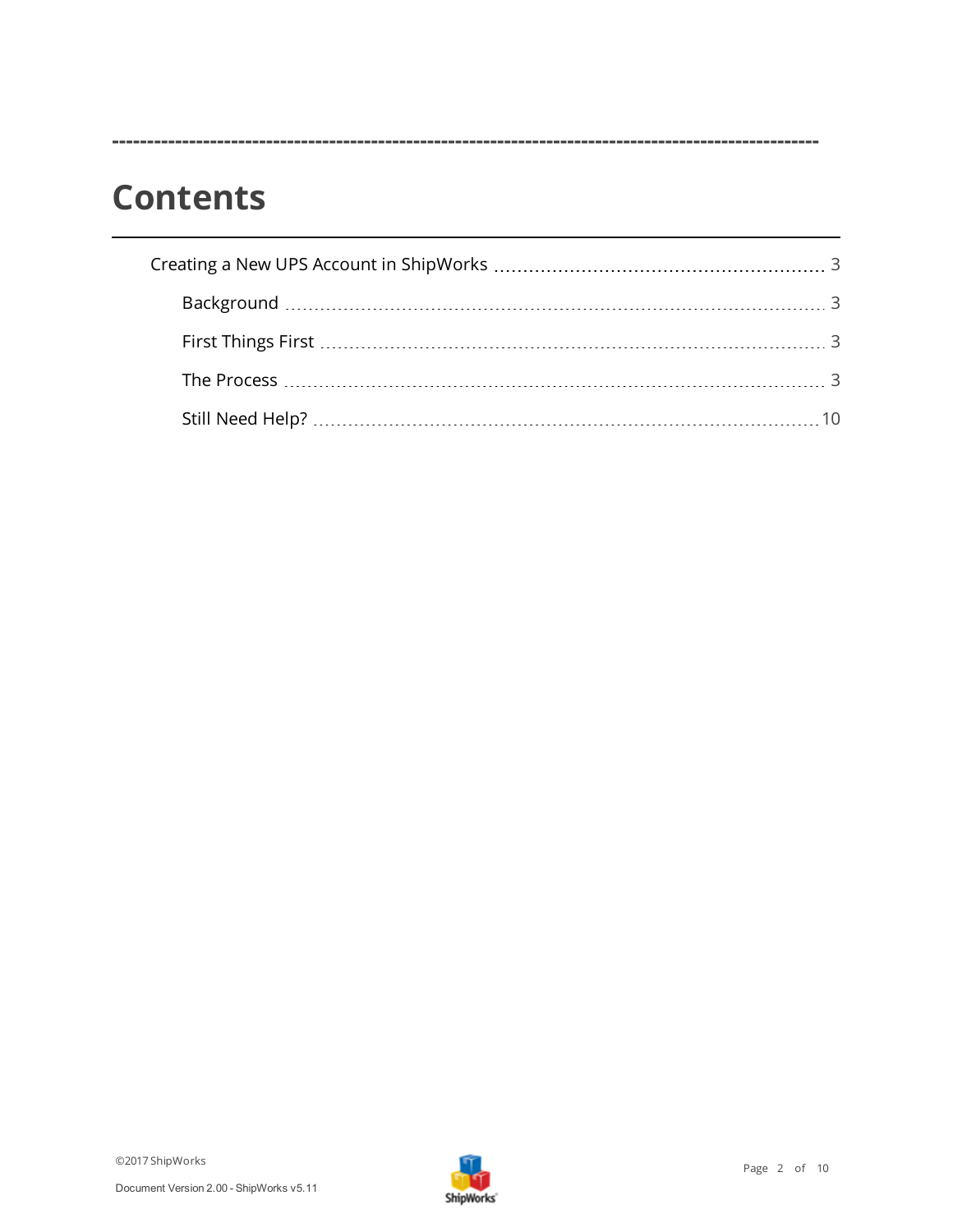## <span id="page-2-1"></span><span id="page-2-0"></span>**Creating a New UPS Account in ShipWorks**

### **Background**

Do all your UPS shipping right from within ShipWorks. You can sign up for a UPS account from right within ShipWorks. ShipWorks provides users with the ability to select service options and print shipping labels without having to export data or cut-and-paste information into other applications.

ShipWorks also gives you the ability to ship using the UPS WorldShip application. Please see this [article](http://support.shipworks.com/support/solutions/articles/104799-setting-up-ups-worldship) if you wish to connect UPS WorldShip to ShipWorks.

<span id="page-2-2"></span>This article will guide you through the steps to create a new UPS account. If you are attempting to add an existing UPS account to ShipWorks, please see this [article.](http://support.shipworks.com/support/solutions/articles/4000089644-configuring-ups-online-tools-v5-9-or-greater)

### **First Things First**

<span id="page-2-3"></span>This article assumes that you have ShipWorks installed and that you are logged into ShipWorks as a user with administrator rights.

#### **The Process**

1. In ShipWorks, click on the **Manage** tab and then on the **Shipping Settings** button.



2. Verify that UPS is active in the **Active Providers** list by ensuring the checkbox is checked. Then, select **UPS** from the list of shipping providers on the **Shipping Settings** screen.

©2017 ShipWorks

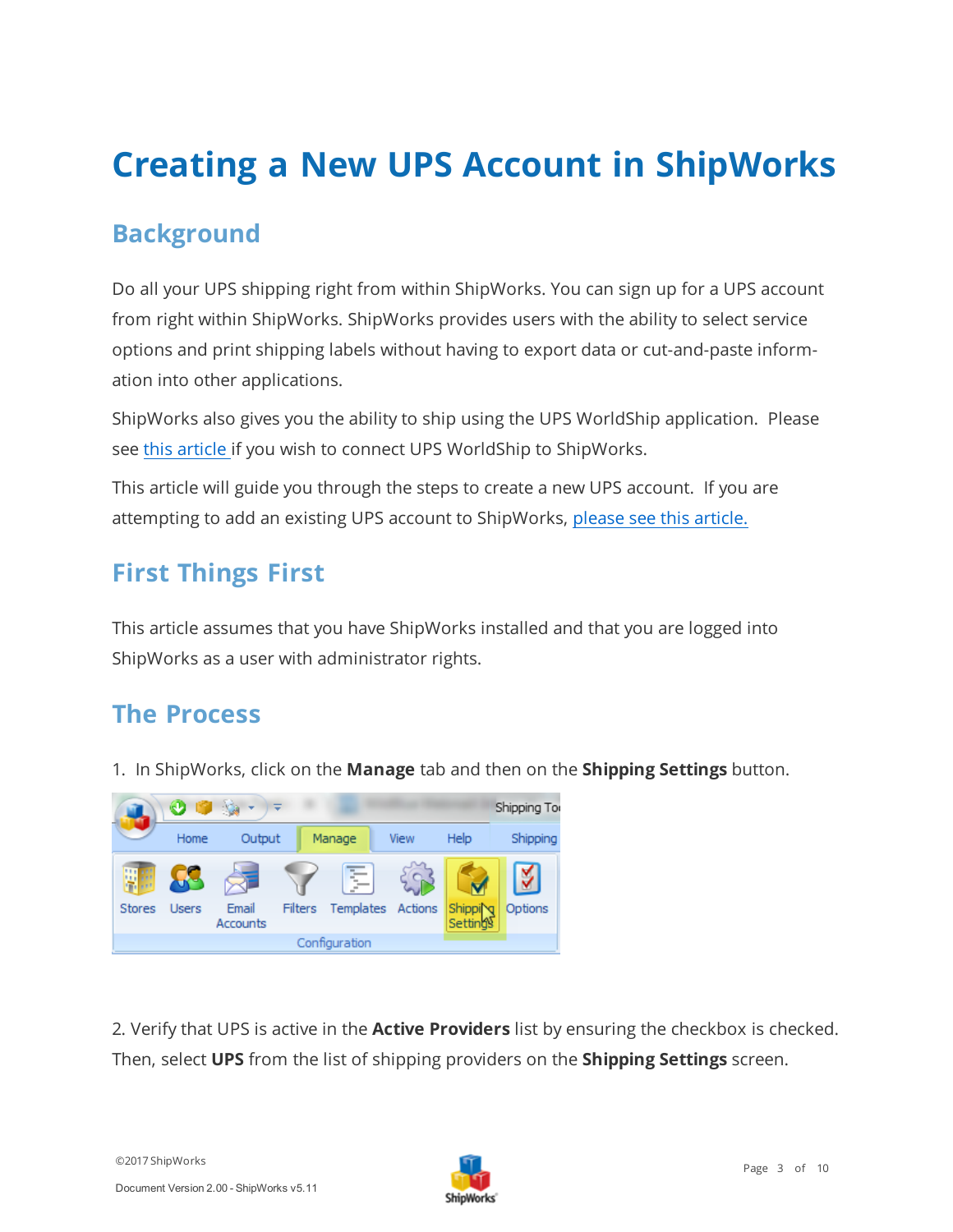#### **Active Providers**

The following providers will be available in the shipping window:

- V USPS
- USPS (w/o Postage)
- USPS (Express1)
- $V$  FedEx
- $\n **W**\n **UPS**\n$
- UPS (WorldShip)
- **V** OnTrac
- $\sqrt{ }$  i-parcel
- V Other

| <b>Shipping Settings</b> |                    |  |  |
|--------------------------|--------------------|--|--|
|                          |                    |  |  |
|                          | General            |  |  |
|                          | <b>USPS</b>        |  |  |
|                          | USPS (w/o Postage) |  |  |
|                          | FedEx              |  |  |
|                          | <b>UPS</b><br>ù    |  |  |
|                          | UPS (WorldShip)    |  |  |
|                          | USPS (Express1)    |  |  |
|                          | OnTrac             |  |  |
|                          | i-parcel           |  |  |
|                          | Amazon             |  |  |
|                          | Other              |  |  |

3. With **UPS** selected, click on the **Setup** button.



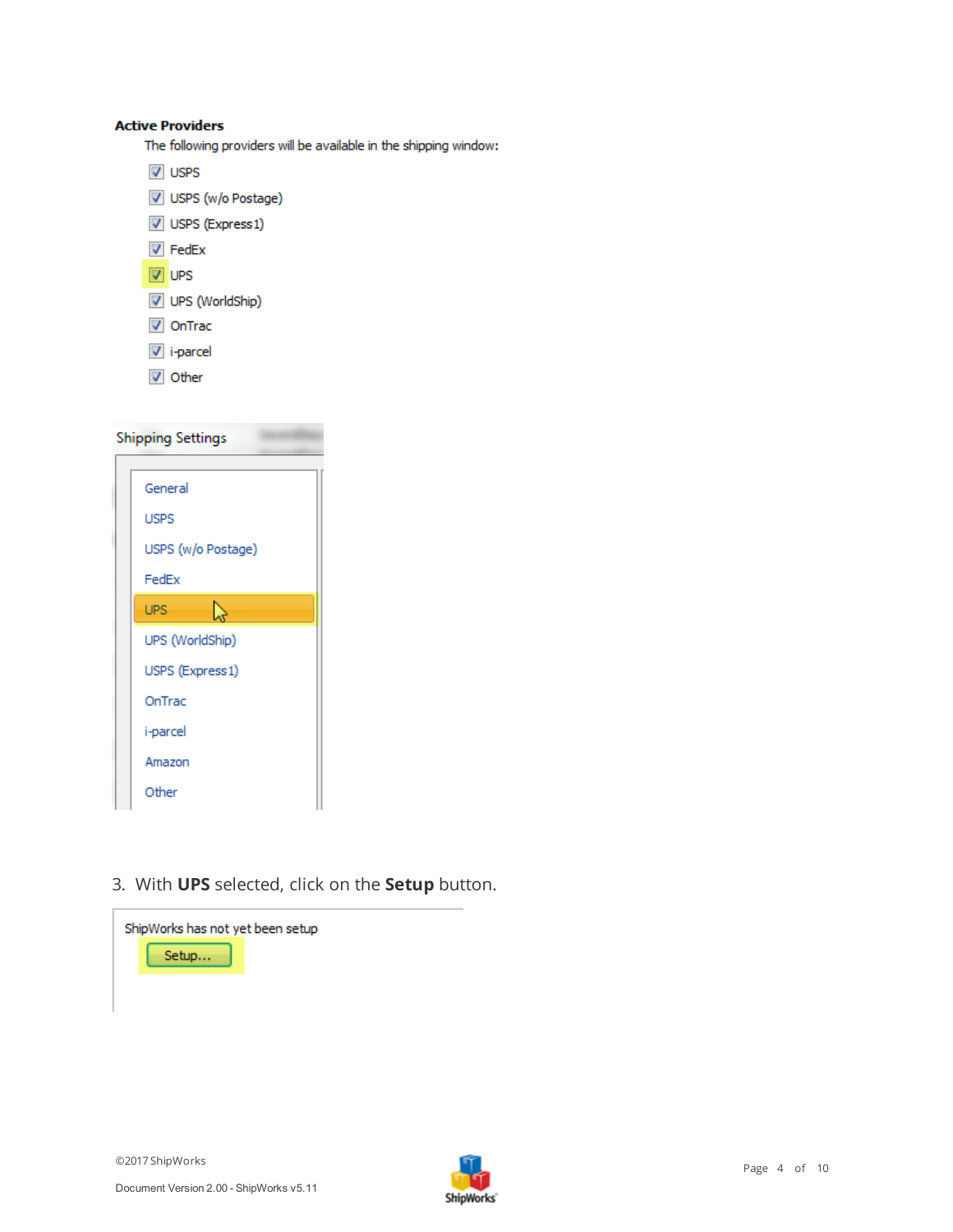#### 4. Select **Create a new UPS account for use with ShipWorks** on the **Account Regis-**

**tration** screen. Then, click **Next**.



5. Select that you accept the license agreement and then click **Next**.



6. Next, fill out the **Business Information** section. Then, click **Next**.

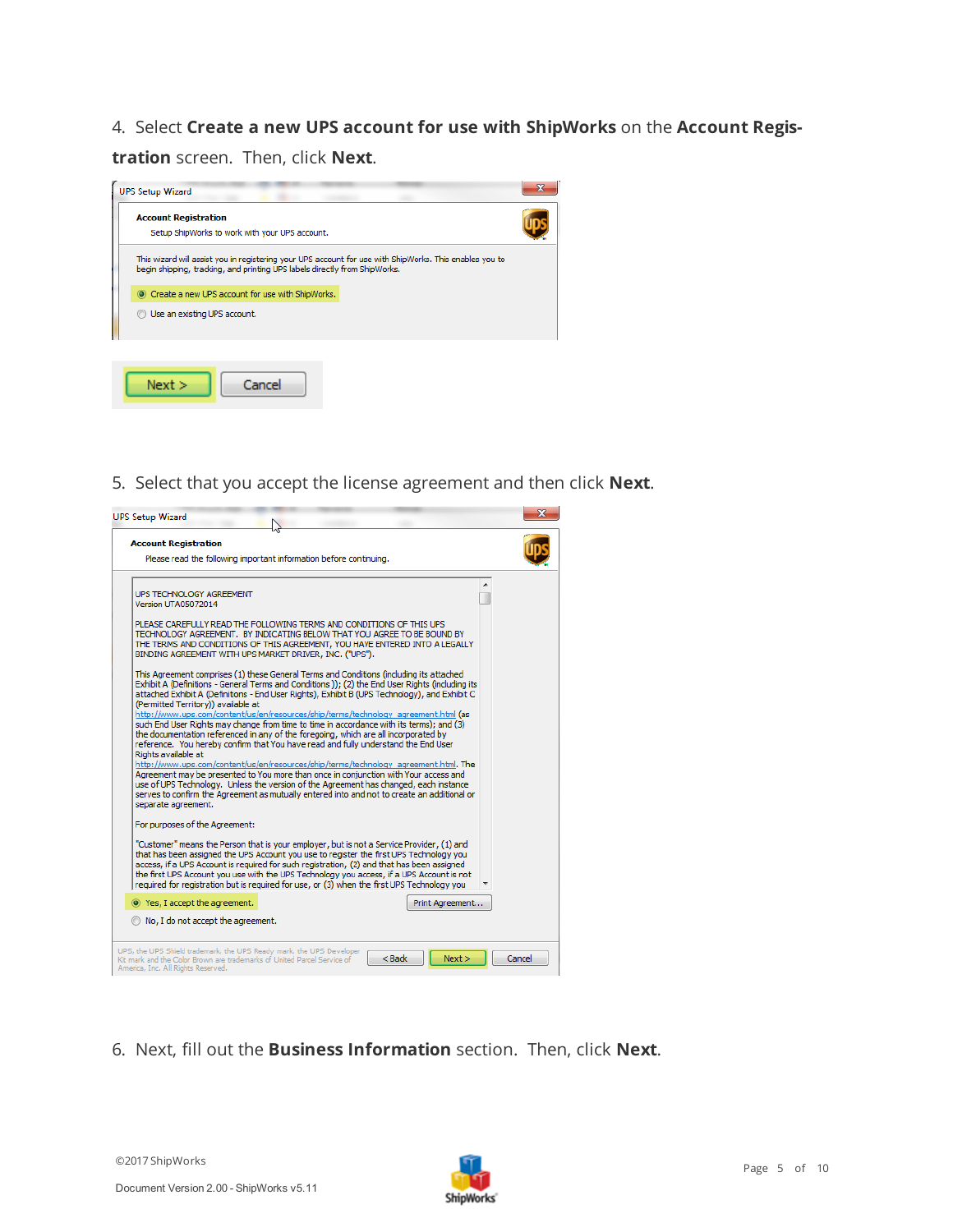| <b>UPS Setup Wizard</b>            |                                                                                                  | x      |
|------------------------------------|--------------------------------------------------------------------------------------------------|--------|
| <b>Account Registration</b>        |                                                                                                  |        |
| Tell us about your business        |                                                                                                  |        |
| <b>Business Information</b>        |                                                                                                  |        |
| Reason for Creating Account:       | Starting a new business                                                                          |        |
| Industry:                          | Retail And Consumer Goods                                                                        |        |
| Number of Employees:               | $\mathbf{1}$                                                                                     |        |
| week?<br>Ground:                   | Approximately how many Ground, Air, or International shipments will you have in an average<br>25 |        |
|                                    |                                                                                                  |        |
|                                    | Air:<br>0                                                                                        |        |
| International:                     | o                                                                                                |        |
| to No i ⊙ Yes                      | Will you ship prescription pharmaceuticals directly to patients?                                 |        |
|                                    |                                                                                                  |        |
|                                    |                                                                                                  |        |
|                                    |                                                                                                  |        |
|                                    |                                                                                                  |        |
|                                    |                                                                                                  |        |
|                                    |                                                                                                  |        |
|                                    |                                                                                                  |        |
|                                    | UPS, the UPS Shield trademark, the UPS Ready mark, the UPS Developer<br>$<$ Back<br>Next         | Cancel |
| America, Inc. All Rights Reserved. | Kit mark and the Color Brown are trademarks of United Parcel Service of                          |        |

7. Select the correct option form the **Pickup Options** menu. Then, click **Next**.

Note: For more information on UPS Pickup options, please see this UPS [article](https://www.ups.com/content/us/en/bussol/browse/pickup.html).

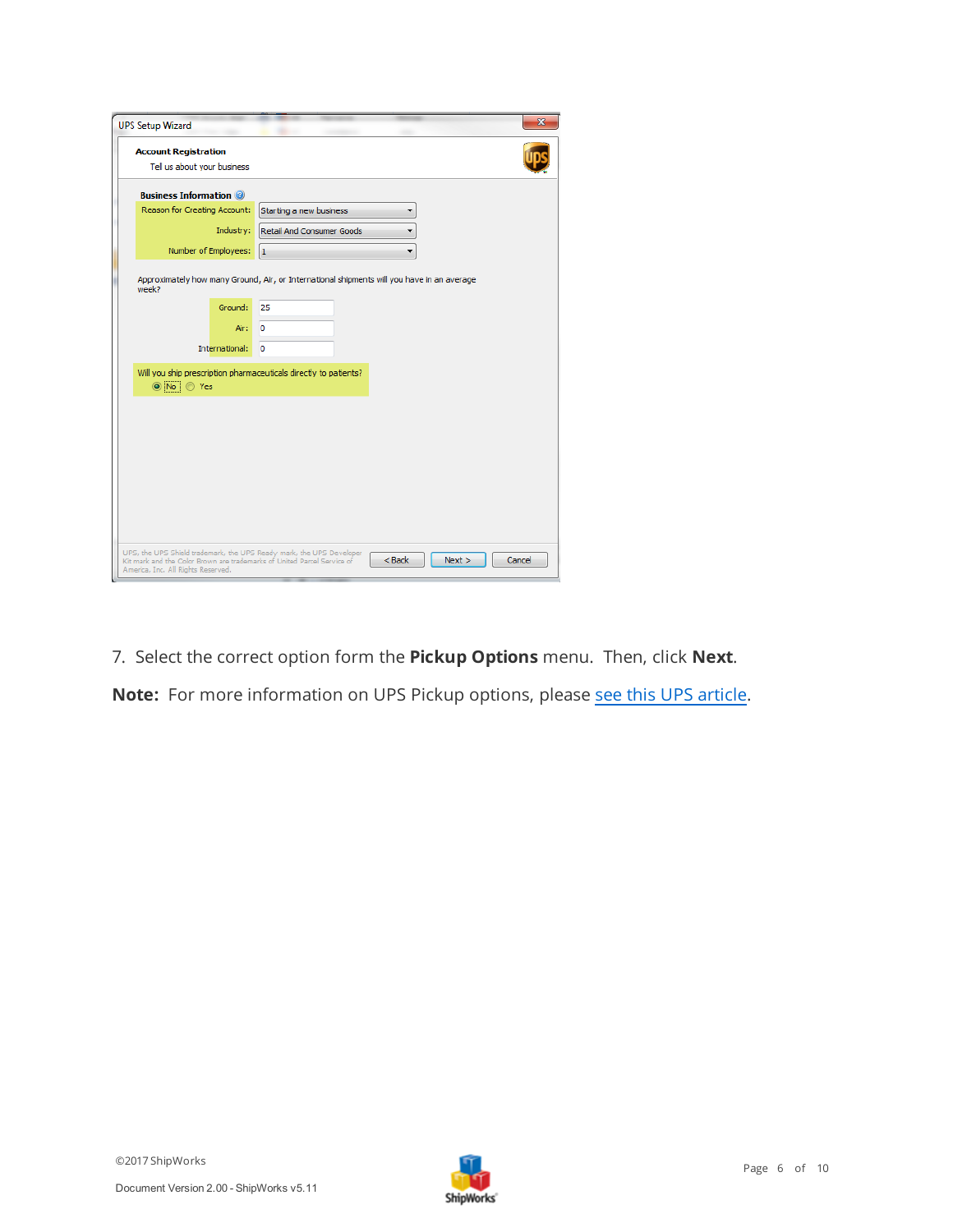| <b>UPS Setup Wizard</b>                                        |                                                                                                                                                 |          | $\overline{\mathbf{x}}$ |  |
|----------------------------------------------------------------|-------------------------------------------------------------------------------------------------------------------------------------------------|----------|-------------------------|--|
| <b>Account Registration</b><br>When do you want UPS to pickup? |                                                                                                                                                 |          |                         |  |
| <b>Schedule Your Pickups</b>                                   |                                                                                                                                                 |          |                         |  |
| Pickup Options:                                                | No Scheduled Pickup<br>No Scheduled Pickup<br>Regular Daily Pickup<br>Daily-On Route<br>Day Specific Pickup<br><b>SMART Pickup</b>              |          |                         |  |
| America, Inc. All Rights Reserved.                             | UPS, the UPS Shield trademark, the UPS Ready mark, the UPS Developer<br>Kit mark and the Color Brown are trademarks of United Parcel Service of | $<$ Back | Next<br>Cancel          |  |

8. Complete the **Billing Address** and **Contact Information** for your UPS account. Click **Next**.

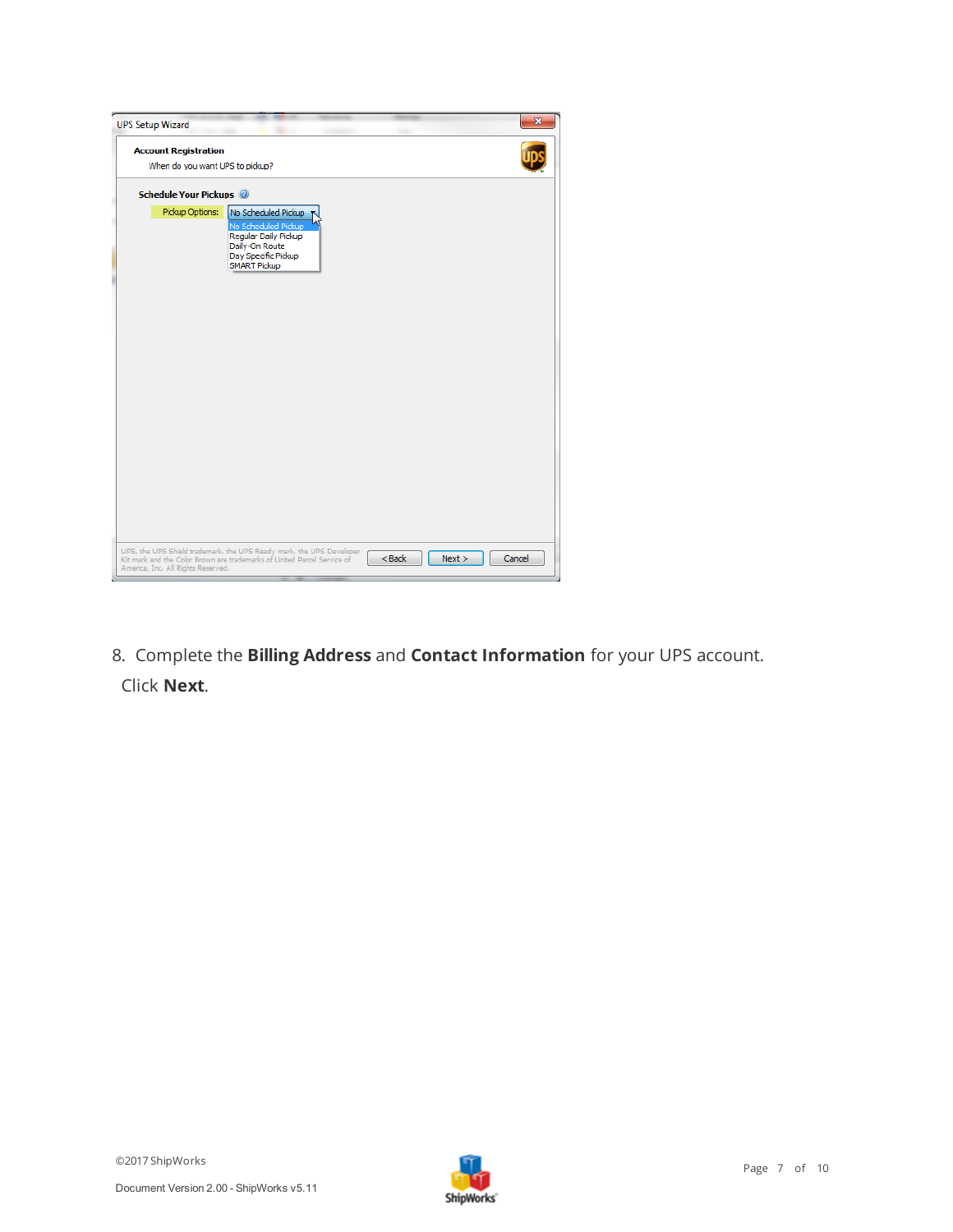|                            | <b>UPS Setup Wizard</b>            |                                                                                                         |  |  |  |
|----------------------------|------------------------------------|---------------------------------------------------------------------------------------------------------|--|--|--|
|                            | <b>Account Registration</b>        | What is your billing address?                                                                           |  |  |  |
| <b>Billing Address</b>     |                                    |                                                                                                         |  |  |  |
|                            | <b>Name</b>                        |                                                                                                         |  |  |  |
|                            | Full Name:                         | ShpWorks Support                                                                                        |  |  |  |
|                            | Company:                           | ShipWorks                                                                                               |  |  |  |
|                            | <b>Address</b>                     |                                                                                                         |  |  |  |
|                            | Street:                            | 1 Memorial Drive<br>Suite 2000                                                                          |  |  |  |
|                            | City:                              | St. Louis                                                                                               |  |  |  |
|                            | State \Prov:                       | Missouri                                                                                                |  |  |  |
|                            | Postal Code:                       | 63102                                                                                                   |  |  |  |
|                            | Country:                           | <b>United States</b>                                                                                    |  |  |  |
| <b>Contact Information</b> |                                    |                                                                                                         |  |  |  |
|                            | Email:                             | support@shipworks.com                                                                                   |  |  |  |
|                            | Phone:                             | 800-952-7784                                                                                            |  |  |  |
|                            |                                    | $\triangledown$ This address is also my pickup address                                                  |  |  |  |
|                            |                                    |                                                                                                         |  |  |  |
|                            |                                    |                                                                                                         |  |  |  |
|                            |                                    |                                                                                                         |  |  |  |
|                            |                                    |                                                                                                         |  |  |  |
|                            |                                    | UPS, the UPS Shield trademark, the UPS Ready mark, the UPS Developer                                    |  |  |  |
|                            | America, Inc. All Rights Reserved. | Cancel<br>$<$ Back<br>Next ><br>Kit mark and the Color Brown are trademarks of United Parcel Service of |  |  |  |

9. As a ShipWorks customer, you are eligible for the UPS Discounts Program as long as you do not already have a customized shipping agreement with UPS. For more information about the program, [please](http://www.shipworks.com/ups-shipping-discounts/) visit this page.

Next, select that you accept the Terms and Conditions and click **Next**.

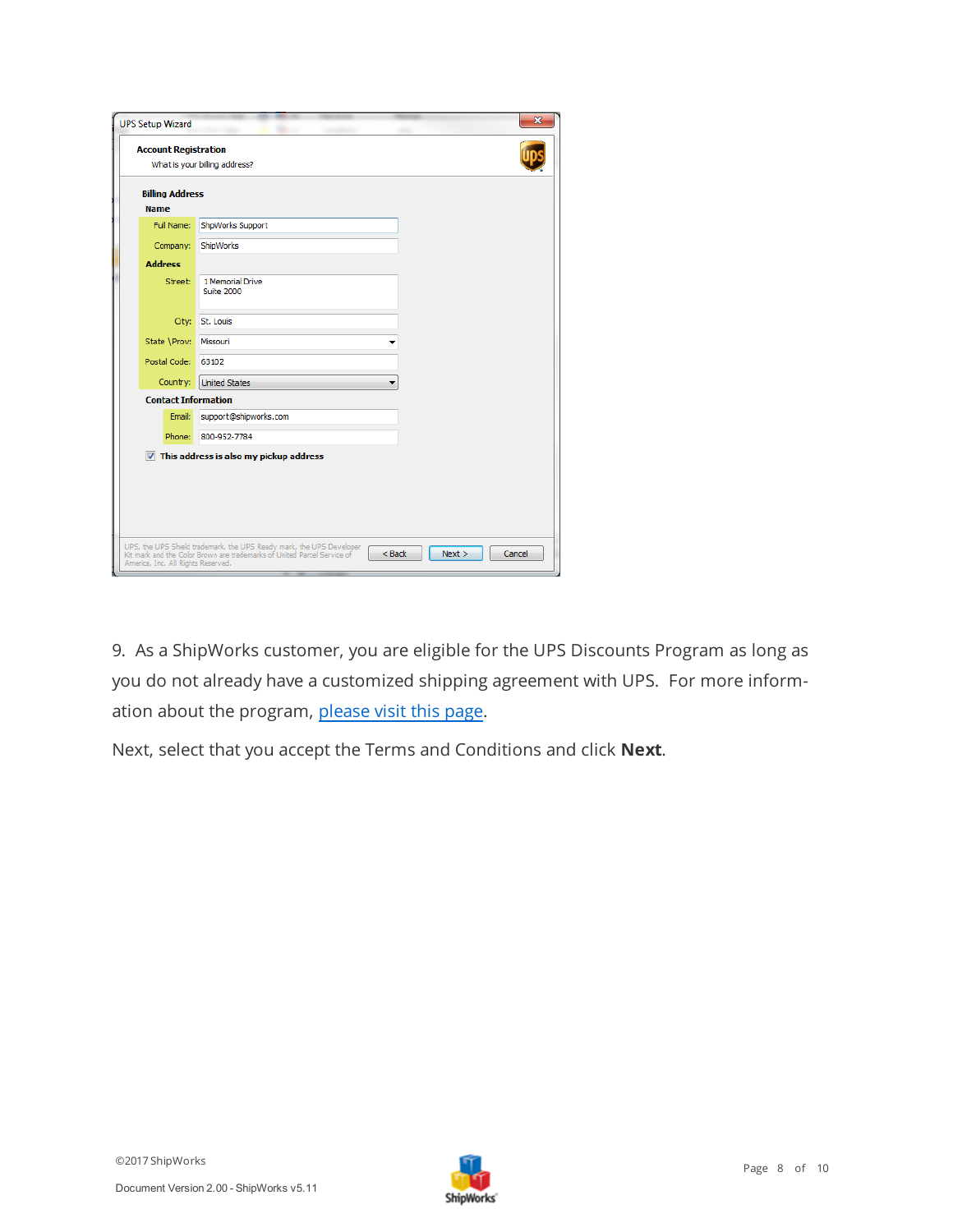| <b>UPS Setup Wizard</b>                                                                                                                                                                                     |        |
|-------------------------------------------------------------------------------------------------------------------------------------------------------------------------------------------------------------|--------|
| <b>Account Registration</b><br>ShipWorks exclusive promotion from UPS.                                                                                                                                      |        |
| You are eligible for a ShipWorks exclusive promotional price!                                                                                                                                               |        |
| ShipWorks - BXA: Enroll in the ShipWorks - BXA to receive up to 25% off the most competitive rates<br>available on shipping services.                                                                       |        |
| <b>Terms and Conditions</b>                                                                                                                                                                                 |        |
| Second Yes, I accept the Terms and Conditions                                                                                                                                                               |        |
| No, I do not accept the Terms and Conditions                                                                                                                                                                |        |
|                                                                                                                                                                                                             |        |
|                                                                                                                                                                                                             |        |
|                                                                                                                                                                                                             |        |
|                                                                                                                                                                                                             |        |
|                                                                                                                                                                                                             |        |
|                                                                                                                                                                                                             |        |
|                                                                                                                                                                                                             |        |
|                                                                                                                                                                                                             |        |
|                                                                                                                                                                                                             |        |
|                                                                                                                                                                                                             |        |
|                                                                                                                                                                                                             |        |
|                                                                                                                                                                                                             |        |
| UPS, the UPS Shield trademark, the UPS Ready mark, the UPS Developer<br>$<$ Back<br>Next ><br>Kit mark and the Color Brown are trademarks of United Parcel Service of<br>America, Inc. All Rights Reserved. | Cancel |

10. Congratulations. You have successfully created your UPS account. Click **Finish**.